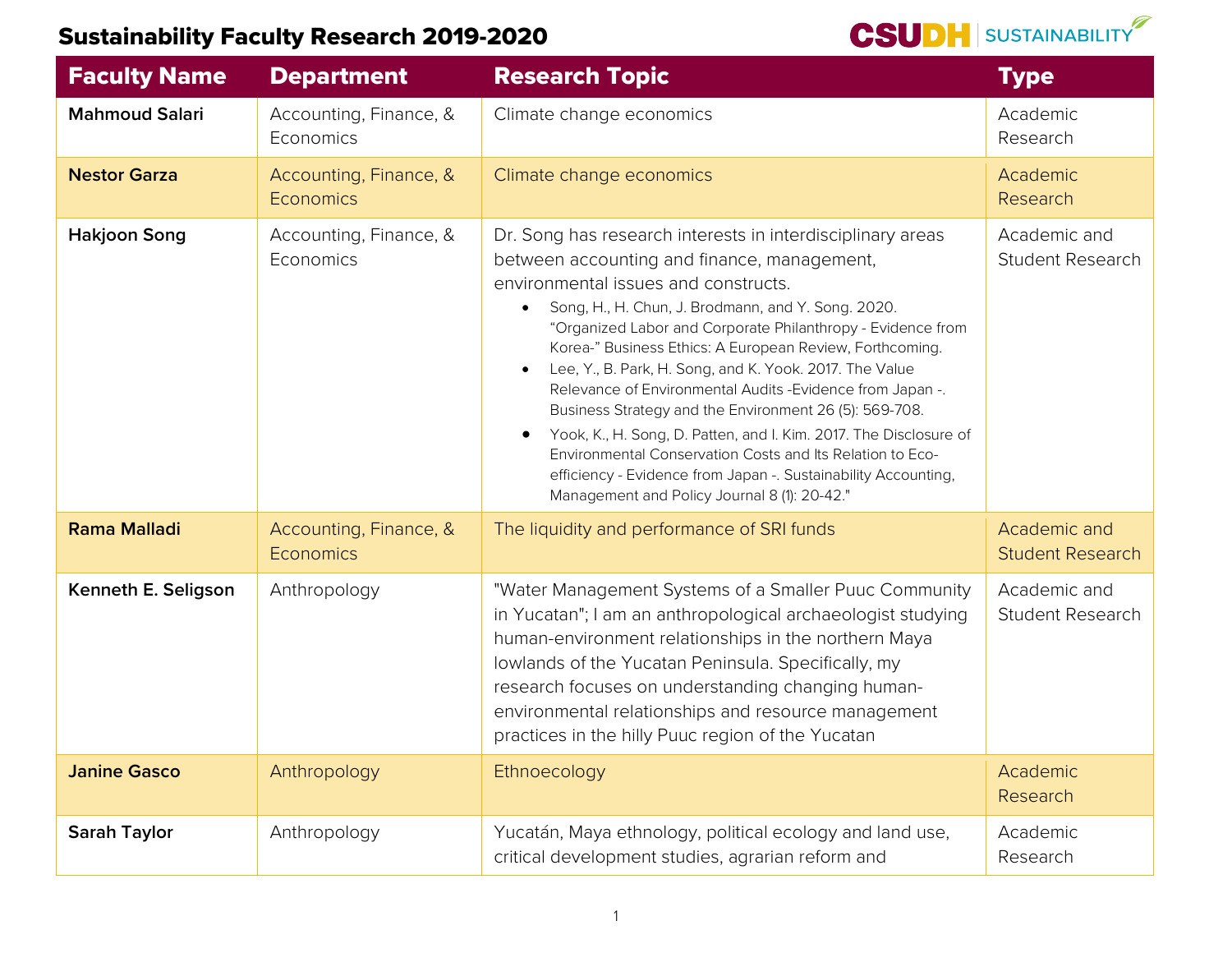| <b>Faculty Name</b>  | <b>Department</b> | <b>Research Topic</b>                                                                                                                                                                                                                                                                                                                                                                                                                                                                                                                                                                                                                                                                                                                                                                                                                                                                                                                                                                      | <b>Type</b>                             |
|----------------------|-------------------|--------------------------------------------------------------------------------------------------------------------------------------------------------------------------------------------------------------------------------------------------------------------------------------------------------------------------------------------------------------------------------------------------------------------------------------------------------------------------------------------------------------------------------------------------------------------------------------------------------------------------------------------------------------------------------------------------------------------------------------------------------------------------------------------------------------------------------------------------------------------------------------------------------------------------------------------------------------------------------------------|-----------------------------------------|
|                      |                   | socioeconomic adaptation, community-based conservation<br>strategies and natural resource management, tourism                                                                                                                                                                                                                                                                                                                                                                                                                                                                                                                                                                                                                                                                                                                                                                                                                                                                              |                                         |
| <b>Sarah Lacy</b>    | Anthropology      | Climactic instability impact on early human health,<br>biological anthropology                                                                                                                                                                                                                                                                                                                                                                                                                                                                                                                                                                                                                                                                                                                                                                                                                                                                                                             | Academic<br>Research                    |
| <b>Sonal Singhal</b> | Biology           | "Species Distribution Modeling of Threatened Bats in<br>Global Biodiversity Hotspots"; My research encompasses<br>three major topics: (1) understanding the connection<br>between population-level processes and broad scale<br>diversity patterns in lizards & snakes, (2) determining how<br>parthenogenesis affects the genome evolution of lizards,<br>and (3) disentangling the role of ecology and history in<br>hybridizing desert plants. My teaching interests are in<br>general biology, evolution, and bioinformatics, and I enjoy<br>working with students in analyzing big data sets.                                                                                                                                                                                                                                                                                                                                                                                         | Academic and<br><b>Student Research</b> |
| <b>Karin Kram</b>    | Biology           | "PCB Degradation by Bacteria in an Urban Wetland"; My<br>studies are aimed at understanding the evolution of<br>bacteria in laboratory conditions. Escherichia coli can grow<br>in the laboratory for years without the addition of nutrients,<br>in a phase of growth called long-term stationary phase<br>(LTSP). Under this condition, there is strong selection for<br>mutations and changes in gene expression that enable the<br>bacterial cells to survive and reproduce. The genomes of<br>the cells that survive LTSP can be sequenced and analyzed<br>for mutations that allow cells to adapt to LTSP. I have<br>shown that culture vessel, culture volume, and media type<br>affect growth and survival in LTSP, and have shown that<br>there are specific mutations that arise in these conditions.<br>Genes that are identified through sequencing and<br>expression analysis can be assayed for fitness advantages<br>by constructing mutations and competing mutant strains | <b>Student Research</b>                 |

**CSUDH** SUSTAINABILITY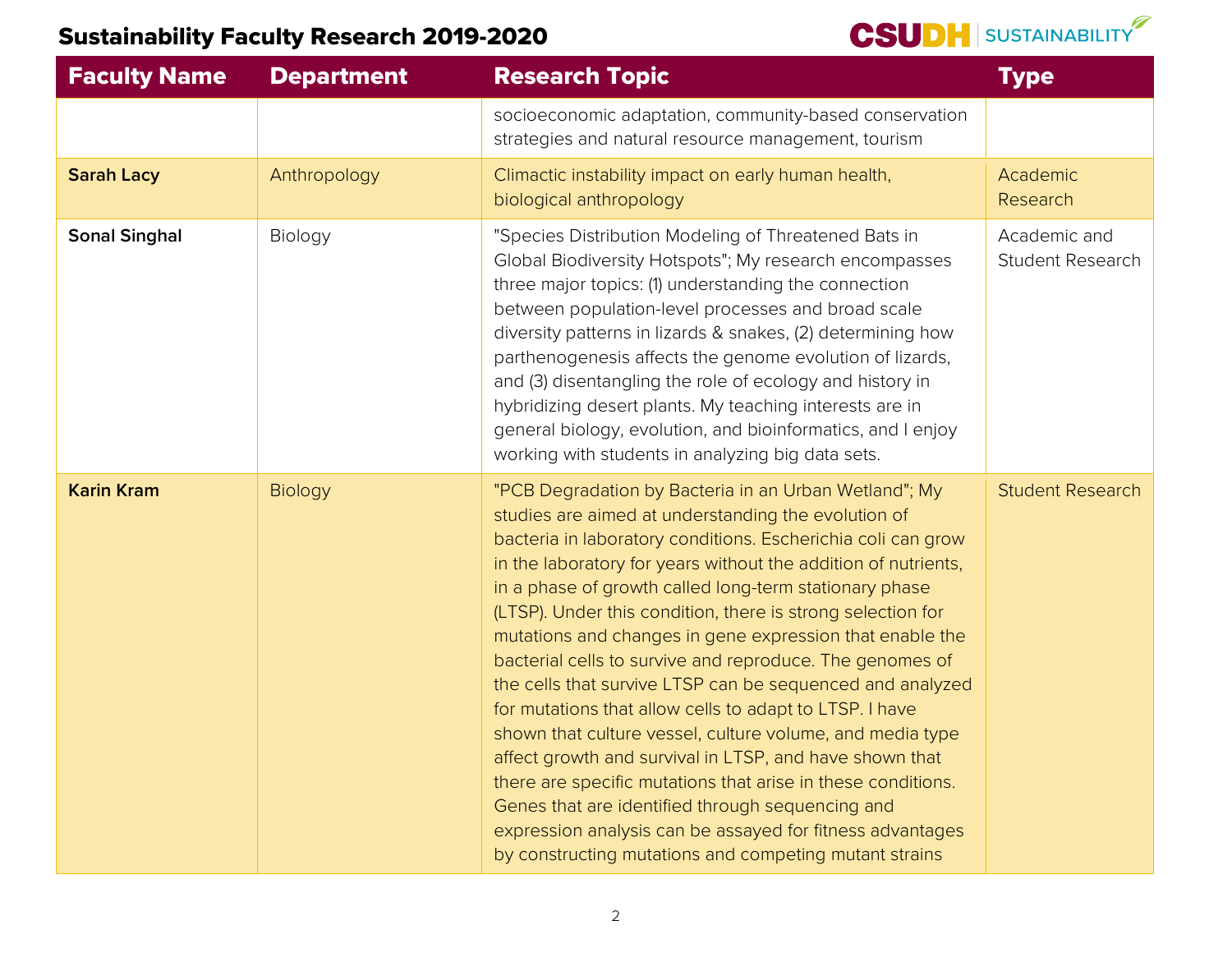| <b>Faculty Name</b>    | <b>Department</b>                                   | <b>Research Topic</b>                                                                                                                                                                                                                                                                                                                                                                                                                                                                                                    | <b>Type</b>                             |
|------------------------|-----------------------------------------------------|--------------------------------------------------------------------------------------------------------------------------------------------------------------------------------------------------------------------------------------------------------------------------------------------------------------------------------------------------------------------------------------------------------------------------------------------------------------------------------------------------------------------------|-----------------------------------------|
|                        |                                                     | against wild-type cells. The ultimate goal of my work is to<br>elucidate the molecular mechanisms underlying evolution.                                                                                                                                                                                                                                                                                                                                                                                                  |                                         |
| <b>Charlene McCord</b> | Biology                                             | "Sustainability through restoring CSUDH's soil"; My<br>research aims to observe, compare, and understand the<br>biodiversity of marine organisms. My interdisciplinary<br>interests are rooted in three questions:<br>1) How do marine animals work (biomechanics and<br>behavior)?<br>2) How are marine animals put together (anatomy and<br>morphometrics)?<br>3) How and why have marine organisms and their<br>spectacular array of unique traits evolved (phylogenetics,<br>biodiversity, and comparative methods)? | Academic and<br><b>Student Research</b> |
| <b>Terry McGlynn</b>   | <b>Biology</b>                                      | Tropical ecology, behavioral ecology                                                                                                                                                                                                                                                                                                                                                                                                                                                                                     | Academic<br>Research                    |
| <b>Kathryn Theiss</b>  | Biology                                             | Effects of climate change on plants; I am fascinated by the<br>evolution of plant reproduction and how reproductive<br>strategies mitigate or aggravate conservation issues,<br>especially global climate change. I combine field,<br>molecular, and greenhouse studies of both rare and<br>common species to explore these topics.                                                                                                                                                                                      | Academic<br>Research                    |
| <b>John Thomlinson</b> | Biology                                             | Landscape ecology, birds, community ecology,<br>conservation                                                                                                                                                                                                                                                                                                                                                                                                                                                             | Academic<br>Research                    |
| <b>Brynn Bryan</b>     | Biology                                             | Ecology research, California Native Plant research projects                                                                                                                                                                                                                                                                                                                                                                                                                                                              | Academic<br>Research                    |
| <b>Thomas Norman</b>   | <b>Business Administration</b><br>and Public Policy | Building socially responsive businesses in Eastern Europe<br>following the UN's Sustainable Development Goals                                                                                                                                                                                                                                                                                                                                                                                                            | Academic and<br><b>Student Research</b> |

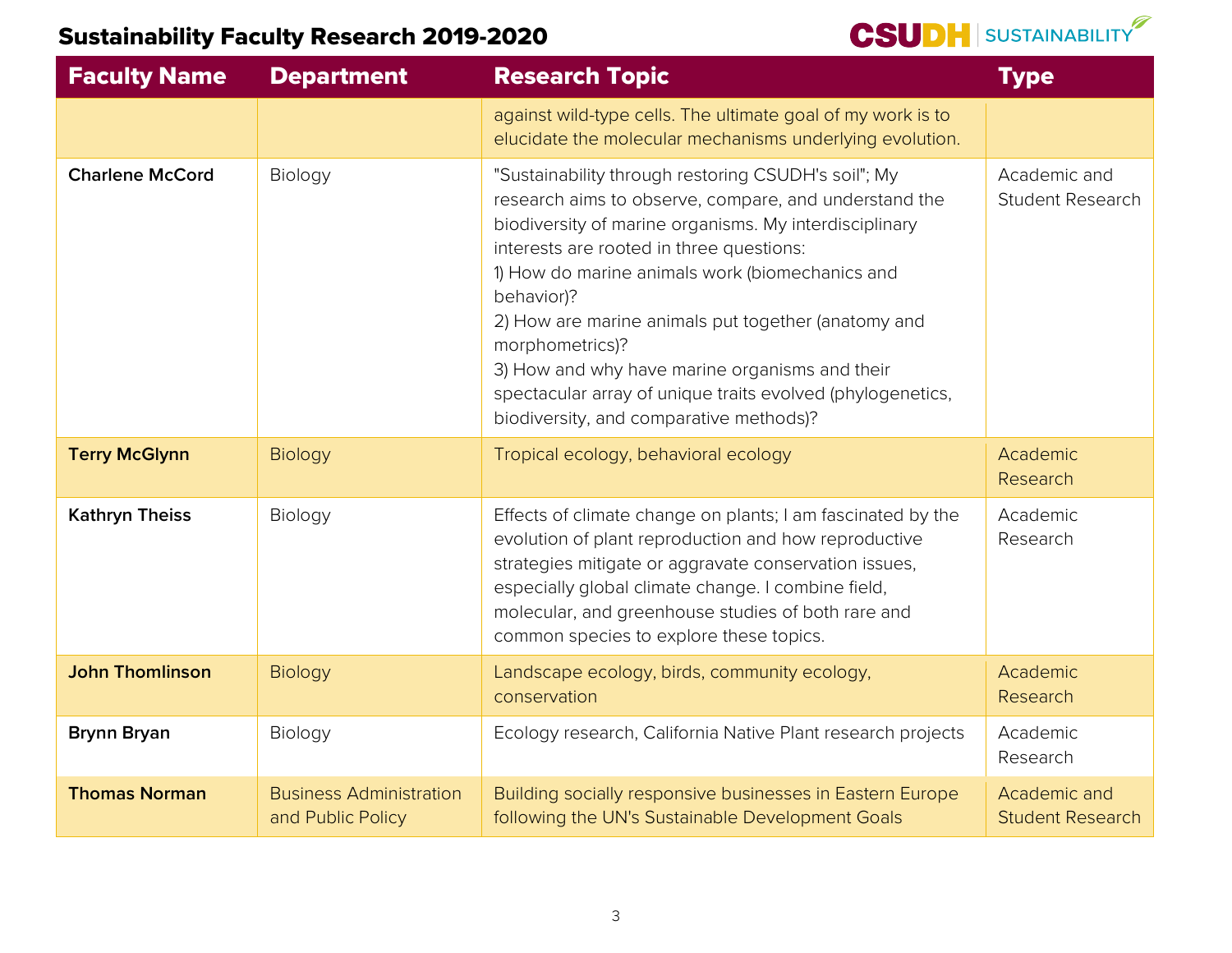| <b>Faculty Name</b>     | <b>Department</b>                                   | <b>Research Topic</b>                                                                                                                                                                                                                                                                                                                                                                                                 | <b>Type</b>                             |
|-------------------------|-----------------------------------------------------|-----------------------------------------------------------------------------------------------------------------------------------------------------------------------------------------------------------------------------------------------------------------------------------------------------------------------------------------------------------------------------------------------------------------------|-----------------------------------------|
| Roya Azizi              | <b>Business Administration</b><br>and Public Policy | Inefficiency in the workplace with a focus on the Healthcare<br>Industry - Green Healthcare, an Environmentally<br>Sustainable Methodology - Incorporating Sustainability<br>Research into your Classroom                                                                                                                                                                                                             | Academic and<br><b>Student Research</b> |
| <b>Parveen Chhetri</b>  | <b>Earth Science and</b><br>Geography               | "Geographic Information Systems for Invasive Species<br>Research and Better Communication with Stockholders";<br>GIS studies of environmental problems: oil refinery<br>contamination of ground water supplies, urban growth,<br>impact of natural disasters, etc.                                                                                                                                                    | Academic and<br><b>Student Research</b> |
| <b>Cheynne Cummings</b> | Earth Science and<br>Geography                      | "Waste Audits at CSUDH"; Urban development and<br>geohydrology                                                                                                                                                                                                                                                                                                                                                        | <b>Student Research</b>                 |
| <b>Ashish Sinha</b>     | <b>Earth Science and</b><br>Geography               | Climate change, historical precipitation patterns and climate<br>variability                                                                                                                                                                                                                                                                                                                                          | Academic<br>Research                    |
| John Keyantash          | Earth Science and<br>Geography                      | Hydroclimatology in the context of drought; Climate change                                                                                                                                                                                                                                                                                                                                                            | Academic<br>Research                    |
| <b>Brendan McNulty</b>  | <b>Earth Science and</b><br>Geography               | Groundwater contamination by gasoline oxygenates,<br>hydrogeology                                                                                                                                                                                                                                                                                                                                                     | Academic<br>Research                    |
| <b>Ralph Saunders</b>   | Earth Science and<br>Geography                      | Effects of urbanization on animal populations in the urban-<br>wildlands interface.                                                                                                                                                                                                                                                                                                                                   | Academic<br>Research                    |
| <b>Rodrick A. Hay</b>   | <b>Earth Science and</b><br>Geography               | GIS project to map the hybrid adoption in India, Nepal and<br>Bangladesh                                                                                                                                                                                                                                                                                                                                              | Academic<br>Research                    |
| <b>Shannon Roback</b>   | <b>Health Science</b>                               | "The Prevalence of n-Nitrosodimethylamine in Our<br>Produce"; I focus on improving the safety of drinking water<br>by mitigating contaminants of emerging concern. I work<br>closely with local and regional water agencies to develop<br>interventions and strategies for combating toxic water<br>pollutants. My research interests include mitigation of<br>emerging contaminants and toxic disinfection byproduct | Academic and<br><b>Student Research</b> |